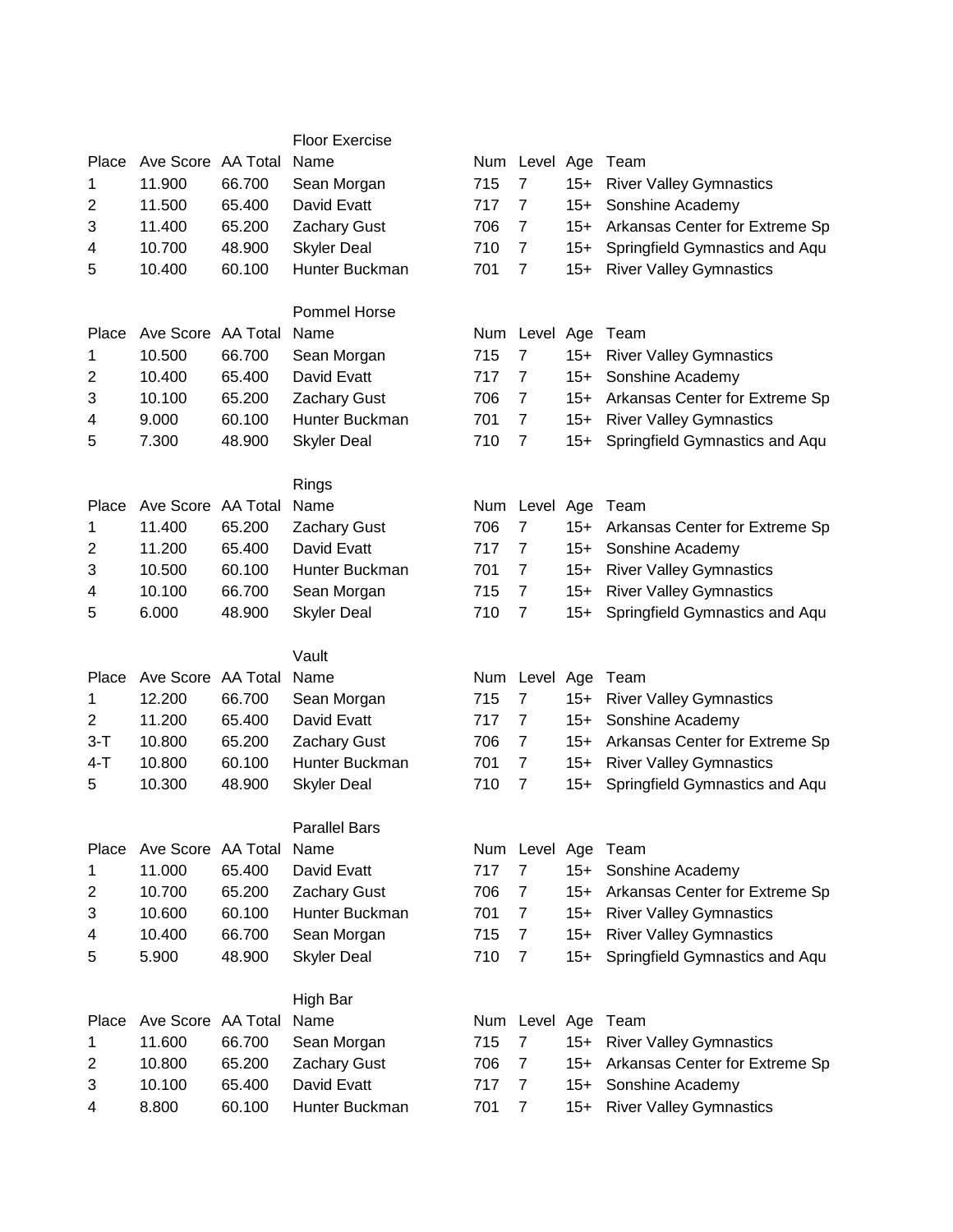|  | 8.700 |
|--|-------|
|--|-------|

|                |                |        | All Around         |       |                |                              |
|----------------|----------------|--------|--------------------|-------|----------------|------------------------------|
|                | Place AA Total | Hi Sc  | Name               | Num   |                | Level Age Team               |
| $\mathbf{1}$   | 66.700         | 12.200 | Sean Morgan        | 715 7 |                | 15+ River Valley Gymnastics  |
| 2              | 65.400         | 11.500 | David Evatt        | 717 7 |                | 15+ Sonshine Academy         |
| 3              | 65.200         | 11.400 | Zachary Gust       | 706   | $\overline{7}$ | 15+ Arkansas Center for Ext  |
| $\overline{4}$ | 60.100         | 10.800 | Hunter Buckman     | 701   | -7             | 15+ River Valley Gymnastics  |
| 5              | 48.900         | 10.700 | <b>Skyler Deal</b> | 710   |                | 15+ Springfield Gymnastics a |
|                |                |        |                    |       |                |                              |

|                |                |        | All Alvullu         |       |                    |                                    |
|----------------|----------------|--------|---------------------|-------|--------------------|------------------------------------|
|                | Place AA Total | Hi Sc  | Name                |       | Num Level Age Team |                                    |
| 1              | 66.700         | 12.200 | Sean Morgan         | 715 7 |                    | 15+ River Valley Gymnastics        |
| $\mathbf{2}^-$ | 65.400         | 11.500 | David Evatt         | 717 7 |                    | 15+ Sonshine Academy               |
| 3              | 65.200         | 11.400 | <b>Zachary Gust</b> | 706 7 |                    | 15+ Arkansas Center for Extreme Sp |
| 4              | 60.100         | 10.800 | Hunter Buckman      | 701   | $\overline{7}$     | 15+ River Valley Gymnastics        |
| 5              | 48.900         | 10.700 | Skyler Deal         | 710 7 |                    | 15+ Springfield Gymnastics and Aqu |
|                |                |        |                     |       |                    |                                    |